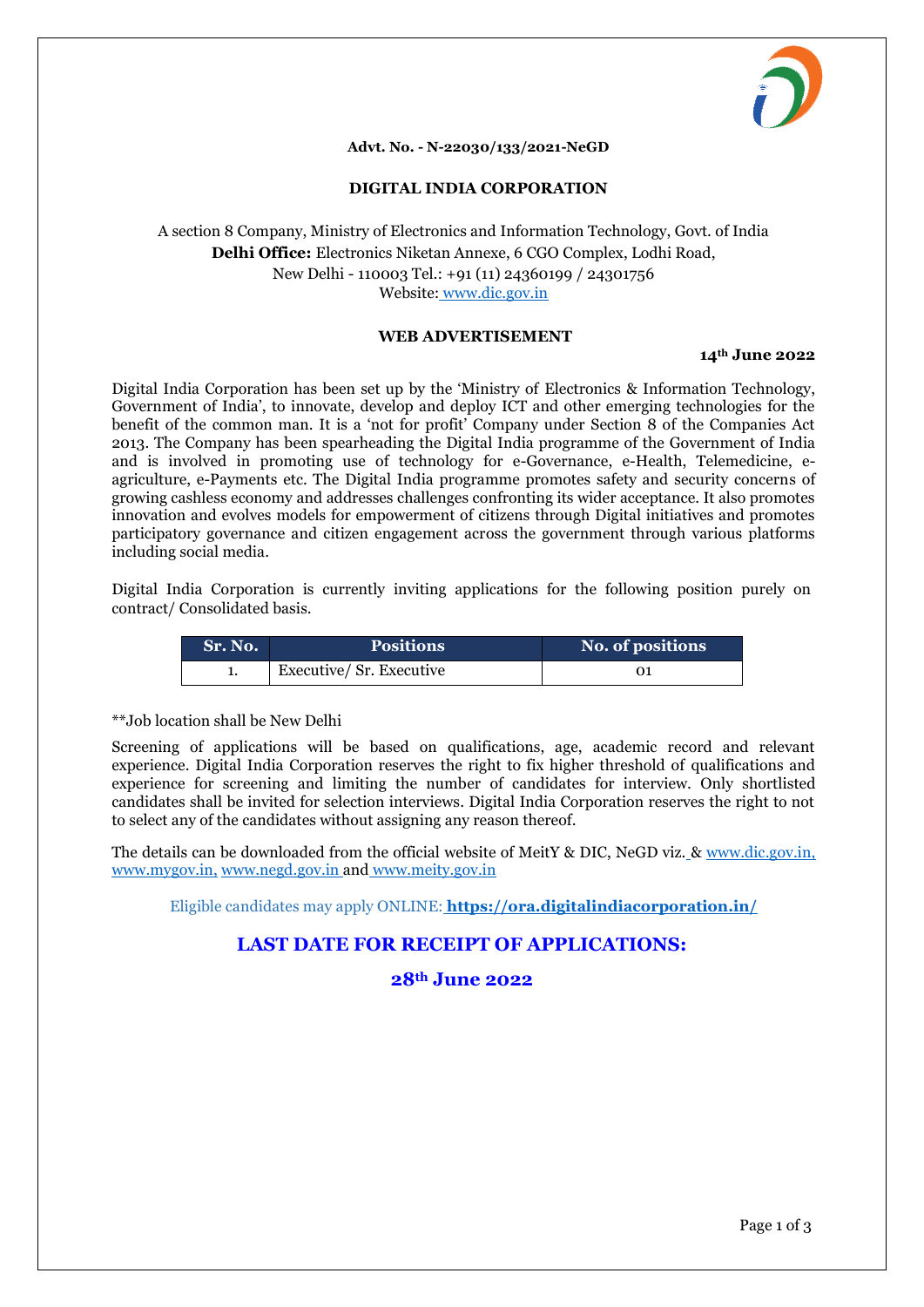

## **1. Job Description- Executive/ Sr. Executive**

| <b>Job Description</b> |                          |  |  |
|------------------------|--------------------------|--|--|
| <b>Division</b>        | <b>HR</b>                |  |  |
| <b>Band</b>            | Executive/Sr. Executive  |  |  |
| Position               | Executive/ Sr. Executive |  |  |

**Job Objective:** The role would include assisting in implementation of HR processes, systems and other administrative functions for employees, backend activities related to recruitment and HR operation, data management, personnel files and assisting in other HR activities.

## **Primary Responsibilities**

As an HR executive, the core responsibilities would include:

- Coordinate for arrangements for ID cards, access to tools and biometric registration of new joiner. Coordinate for meetings and office get together, events etc.
- Performing the basic functions of the HR department,
- Handling areas such as personnel management, social welfare and the maintenance of HR records.
- Reviewing resumes and applications. Conducting first round of telephonic interview for the candidates to schedule interviews.
- Maintaining HR records, such as those related to compensation, health and medical insurance
- Provide timely inputs related to insurance data
- First draft preparation of salary statement
- Handling the full and final settlement of the employees
- Preparing and submitting all relevant HR letters/ documents/ certificates as per the requirement of employees in consultation with the management
- Recording, maintaining and monitoring attendance to ensure employee punctuality
- Maintaining and regularly updating master database (personal file, personal database, etc.) of each employee
- Preparing letters such as offer and confirmation
- Operational activities including minute taking, filing, data input, maintenance and management of information
- File and database maintenance

| <b>Essential Profile</b>                 |                                                     |  |
|------------------------------------------|-----------------------------------------------------|--|
| <b>Education</b>                         | <b>Skills &amp; Experience</b>                      |  |
| <b>Essential Criteria</b>                | $\bullet$ 3-4 years of experience                   |  |
| <b>Graduation:</b> Any field (Essential) | Experience in HR role will be an added<br>$\bullet$ |  |
| <b>Post-Graduation: MBA / PGD in HR</b>  | advantage                                           |  |